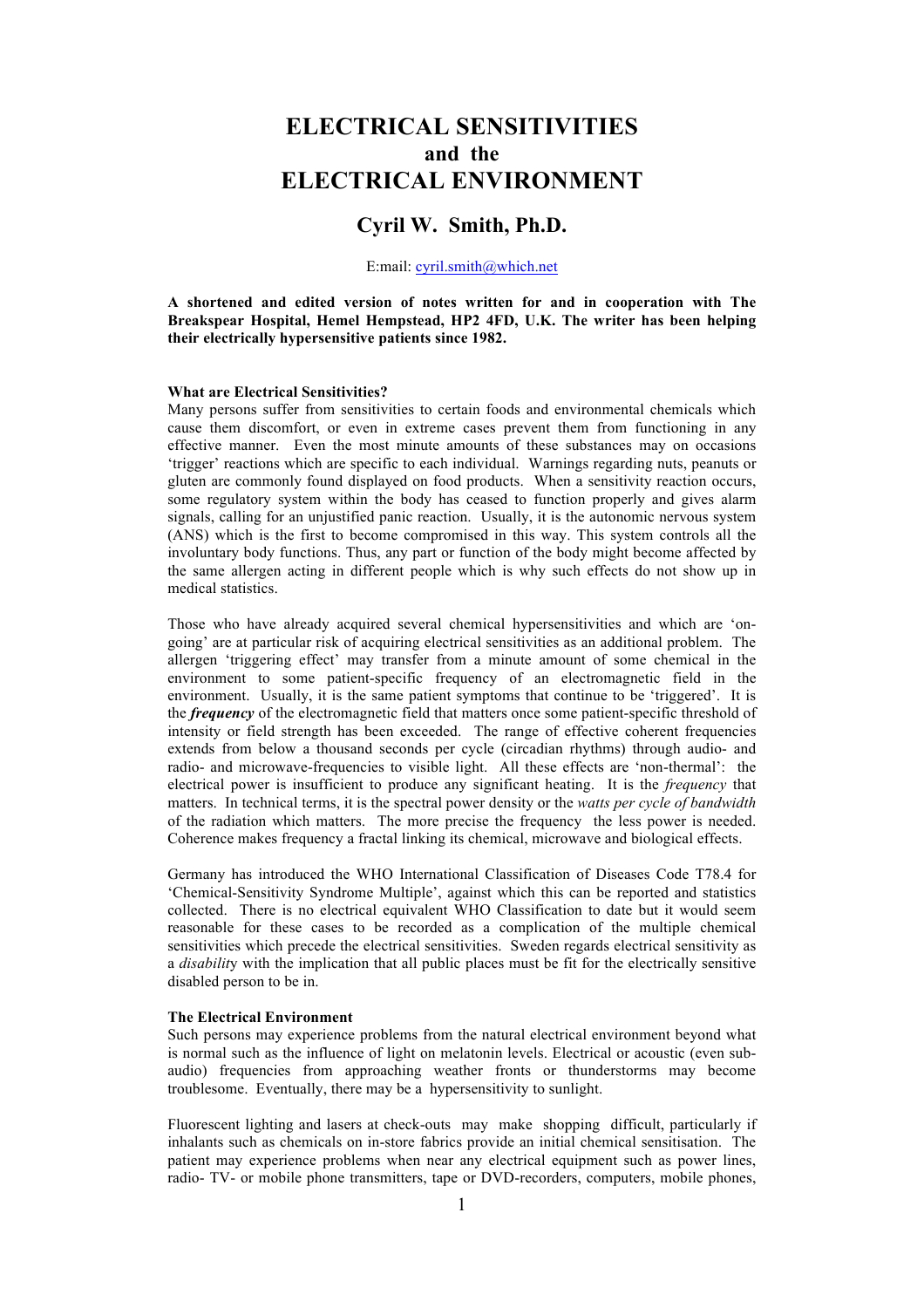satellites or in fact any one of the multitude of electronic devices in the modern environment. It is not necessary for an electrical device to be active, any passive resonant circuit may suffice; this could be the resonant frequency of a row of metal railings in the street. Persons may become aware of actually having electrical devices malfunction when they handle them or, even when in their vicinity.

The female characteristic is towards chronic sensitivities appearing at an early stage, resulting in being labelled as "over-anxious"; the male characteristic is for no reaction until the onset of a sudden and disabling crash which may result in the person becoming completely unable to function normally.

The hazard of chronic over-exposure to electrical frequencies is one of **adaptation** to **symptoms** triggered by a particular pattern of frequencies until they become indistinguishable from a **disease condition**. The problem seems to arise when the frequency pattern of a toxic chemical in the body matches that of the person's electrical environment. It is the frequencies in the electrical environment which makes the body think it is under chemical attack

# **Typical Subjective Symptoms Relating to Electrical Sensitivities**

Drowsiness, malaise and headache, mood swings, tearfulness and eye pain, poor concentration, vertigo and tinnitus, numbness and tingling, nausea and flatulence, convulsions, noise sensitivity, alteration in appetite, visual disturbances, restlessness, blushing.

#### **Clinical Observations Relating to Electrical Sensitivities**

Changes in respiration, heart rate changes (heart rate variability analysis is a good indicator of the status of the ANS), eye pupil dilation, perspiration or lack of it, muscular weakness, loss of visual acuity, speech or writing difficulties, loss of consciousness, convulsions.

At the Breakspear Hospital, about 10% of all patients with chemical, nutritional or particulate sensitivities had acquired electromagnetic sensitivities. Tests often showed stress coming from some common environmental frequency such as the power supply (50Hz in UK, 60 Hz in North America) or the 2.45 GHz frequency of microwave cookers and other devices using this frequency which can effect L- to D- isomerisation in amino acids.

Patients' reactions were triggered over a very wide range of frequencies for which at first there was no recognisable pattern. Then it was realised that 7.8 Hz often appeared. Measurements quickly revealed that 7.8 Hz was the endogenous frequency of the heart acupuncture meridian. The endogenous frequencies of other acupuncture meridians also appeared when these were under stress. The frequencies on acupuncture meridians are very precise; for 53 heart meridian frequencies from 38 patients, the mean was 7.788 Hz (standard deviation  $\pm$  0.92%). This frequency is used in some therapeutic or environment protection devices. For 50 healthy persons it was  $7.802 \pm 0.026\%$ . Its precision enables living systems to detect changes in Schumann Band radiation from in the upper atmosphere. .

### **Sensitivities to Foods and Chemicals**

About 1-in-6 of a 'population' is usually considered to have some degree of impaired function due to an allergic reaction to the environment or to food. Repeated exposure to a frequency while a person is reacting to some other allergic trigger may link that specific sensitivity pattern to that frequency, so that the same reaction is triggered on encountering either the frequency or the allergen on a subsequent occasion. In general, the patient's pattern of response is the same whether the trigger is chemical, biological, particulate, nutritional or electrical – *it is characteristic of the patient.*

Exposure to pesticides or herbicides seems to enhance or even create electrical sensitivities. Formaldehyde is a very good sensitizer. Ionising radiation exposure (e.g. long-haul flights) represents an additional stress factor. A few persons may become hypersensitive to light, some to sunlight, or to the light of the mercury vapour spectrum, which is superimposed on the emission from fluorescent tubes and energy-saving lamps.

Dental fillings may cause problems due to electrolytic currents between amalgam fillings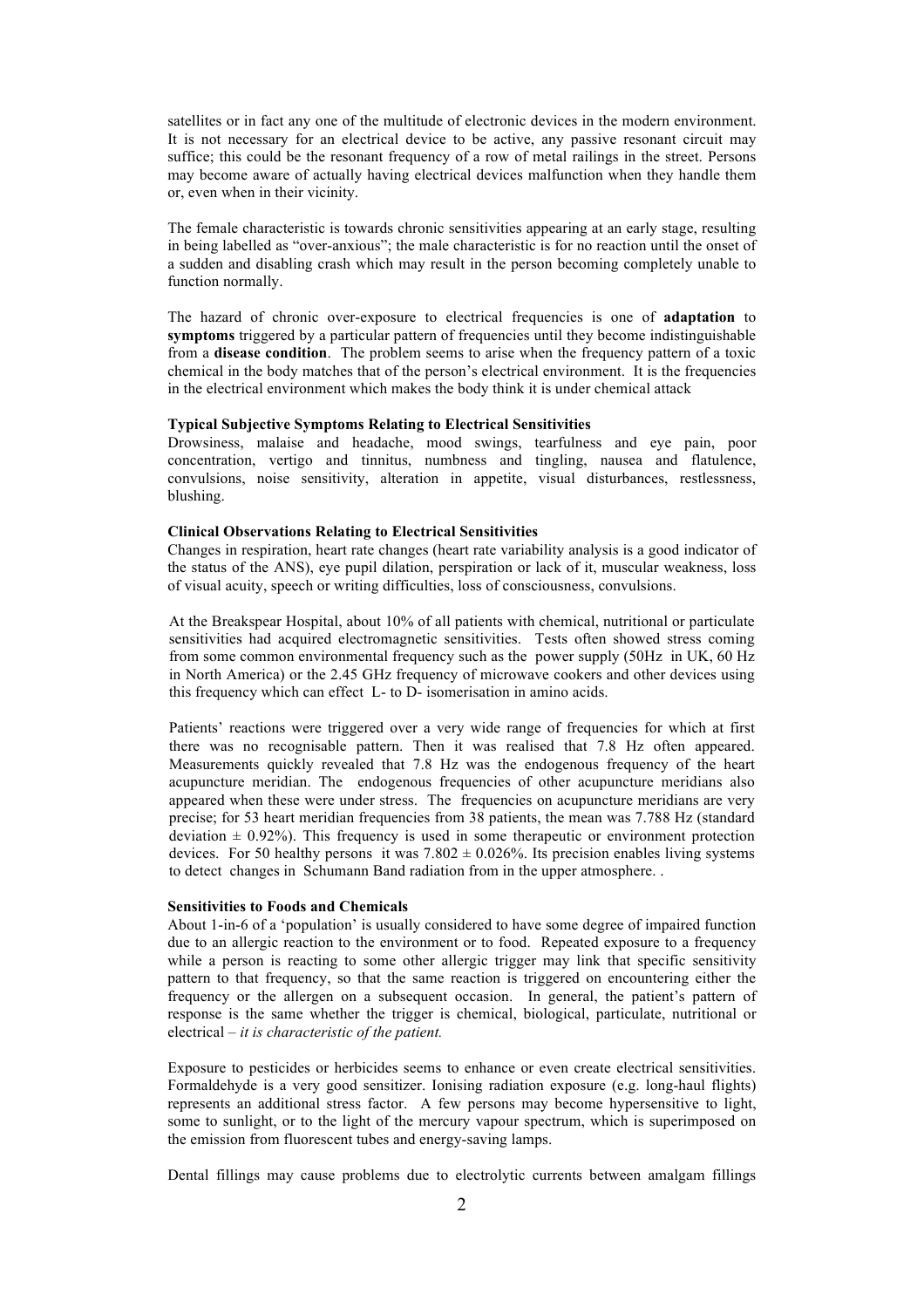containing different mixtures of metals or, between fillings and surrounding tissue. Patients have been seen with black stains on the palate due to the electrolytic transport of mercury. Amalgam-to-tissue contacts may detect environmental frequencies such as radio transmissions just like a cat's-whisker crystal set. There has been a case where a dentist heard music coming from a patient's mouth. The mercury toxicity frequency and a mobile phone frequency unfortunately happen to stress the parasympathetic branch of the autonomic nervous system.

A common feature of electrical hypersensitivity is that its sufferers complain vigorously that nobody does anything for them, such as turning off an electrical source which they know is "triggering" their reactions but, which seems to have no effect on anyone else. When a hypersensitivity to sunlight is acquired, the futility of this approach is realised but perhaps not before the sufferer has become almost paranoid about these problems.

#### **Treatment**

When patients have acquired a high degree of sensitivity to many factors in foods and/or the chemical environment (multiple-sensitivities), they are very likely to have acquired an abnormal sensitivity to their electrical environment as a part of this 'package' of symptoms. It is rare to find electrical sensitivities without on-going chemical sensitivities. This electrical sensitivity can become so severe that a person becomes incompatible with technology and unable to function in the modern environment. Electrical sensitivity is not mutually exclusive of other clinical conditions; it can co-exist with and even trigger physical or mental illness. Electrical sensitivities make diagnosis and therapy more difficult. Medications may produce abnormal responses or side effects, even chronic sensitisation to the electrical environment.

A therapy for alleviating allergic reactions is called provocation/neutralisation therapy. It was developed from earlier work in the USA by Dr. Joseph Miller of Mobile, Alabama, and further developed at the Environmental Health Center, in Dallas, Texas, by Dr. W. J. Rea and at the Breakspear Hospital, Hemel Hempstead, England by its Medical Director, Dr. Jean Monro. This therapy relies on successive serial dilutions of the substance having in sequence the effects of stimulating and/or quelling the reactions that they produce. This therapy is not a substitute for eventually reducing the total body loading of triggering substances to a level that the individual can cope with which can be done by simultaneously increasing the rate of detoxification and reducing the rate of toxin intake until the body can function normally, assuming that the enzyme systems for detoxification are still intact. However, while this can produce an alleviation of the symptoms and thereby assist achieving eventual normalisation, it may not be possible to achieve this without some change in the patient's lifestyle. It is also labour-intensive and therefore expensive.

The general concept introduced by Dr. W. J. Rea is to seek to *reduce the total body load of stressors*. Which stress factors one seeks to reduce may be a matter of choice although some stresses are involuntary through exposure to the general environment. Dr. Rea has demonstrated the reality of electrical sensitivities in double-blind trials<sup>1</sup>. The equivalent therapy for alleviating reactions to electrical frequencies involves trying to find one or more frequencies which will turn-off the body's abnormal frequency sensitivity. This is not a cure but it can help stabilise the body for more effective allergy therapy. As foods and chemicals sensitivities are brought under control and the body detoxifies itself, the electrical sensitivities usually disappear as well. Symptoms usually disappear in the reverse order to their appearance. However, it is worth noting that if a person is working or sleeping in a zone of 'geopathic stress', which may be electrical in origin, then their problems may persist and resist therapies.

#### **Reducing the Impact of the Electrical Environment**

The sensitive person is best able to determine what affects them. It is impossible to get away from the natural electromagnetic radiation from the sun, the ionosphere, the weather and the geomagnetic field. It is almost impossible to get away from man-made electromagnetic

 <sup>1.</sup> For evidence that electromagnetic field sensitivity actually does exist and can be elicited under environmentally controlled double-blind conditions with 100% reactions to an active frequency and 0% to the placebos, see: Rea WJ. Pan Y. Fenyves EJ. Sujisawa I. Suyama H. Samadi N. and Ross GH. "Electromagnetic Field Sensitivity", *Journal of Bioelectricity* **10(1&2):** 241-256 (1991).